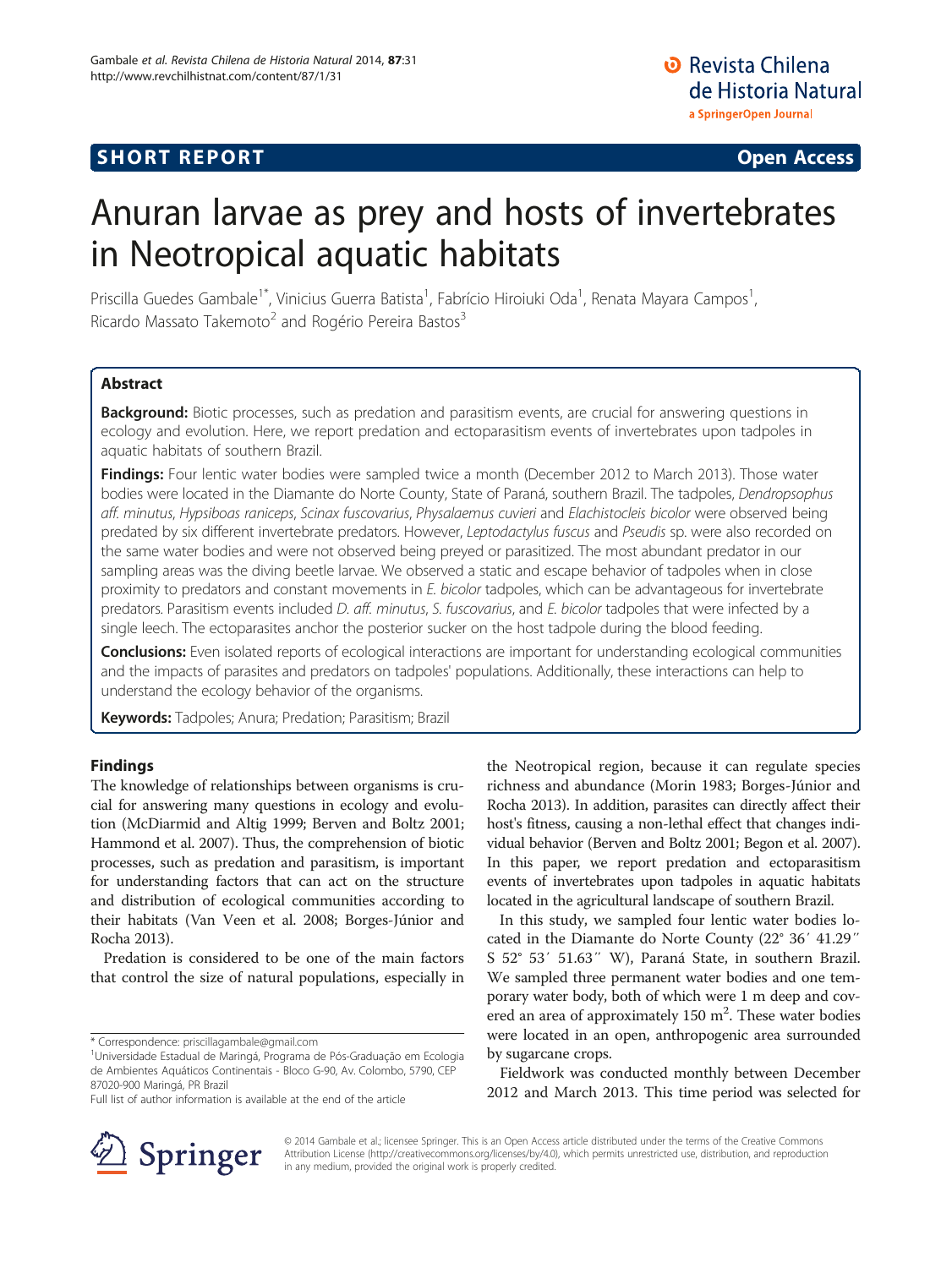<span id="page-1-0"></span>ecological reasons because the breeding season of most anurans in the Neotropical region is restricted to the rainy season (October to March), with the peaks of anurans abundance on December to March months. We sampled each pond twice a month for an hour twice a day (i.e., afternoon and night), which resulted in a total of 32 h of sampling effort. During the afternoon periods (13:00 until 17:00 h), an observer performed predation and/or parasitism observations in each pond by sampling tadpoles with a dip net wire mesh  $(3 \text{ mm}^2)$  in the riparian zone for 1 h. During the night periods (18:00 until 00:00 h), an observer performed predation and/or parasitism observations in each pond by walking around the breeding site for 1 h.

During the afternoon and night periods, we collected tadpoles that were dead and/or injured during predation and/or parasitism events. The tadpoles were anesthetized in a menthol solution and preserved in 10% formalin according to Heyer et al. [\(1994](#page-3-0)). We identified all tadpoles that were preyed upon or parasitized upon using a Zeiss stereomicroscope (Zeiss, Oberkochen, Germany) following the taxonomic key proposed by Rossa-Feres and Nomura ([2006\)](#page-4-0). Voucher specimens were housed at the Zoological Collection of the Universidade Federal de Goiás (ZUFG). Predators and parasites were also collected when possible and were preserved in 98% alcohol and identified following Benetti et al. [\(2003](#page-3-0)) and Mugnai et al. ([2010\)](#page-3-0).

We registered 14 predation events between larval anuran species and six invertebrate predators (class Insecta)

(Figure [1\)](#page-2-0). Predation events were observed for Dendropsophus aff. minutus, Hypsiboas raniceps, Scinax fuscovarius, Physalaemus cuvieri, and Elachistocleis bicolor (Table 1). Leptodactylus fuscus and Pseudis sp. were recorded in the area but were not observed being predated or parasitized upon.

Tadpoles were observed being preyed upon during both time periods (afternoon and night) by beetles and dragonfly larvae at the edge and at the middle of the ponds at a depth of approximately 45 cm. Tadpoles were held strongly in the jaws of the diving beetle larvae and in the labial palps of the dragonfly larvae. The predation events were initiated at the prey's head. Diving beetle larvae performed circular movements in the water column while hunting, whereas dragonfly larvae waited motionless during the entire predation events. Adult water bugs were only registered preying upon tadpoles at the edge of the ponds in a depth of approximately 20 cm during the night period. Water bugs held tadpoles by their head. In one of three observed cases, the water bug left its prey and dove deeper into the water because it was disturbed by our presence. The prey remained static during predation events, probably due to their weakness.

All of the tadpoles we collected from the predation events we observed were dead. We observed two categories of tadpole behavior when they were close to their predators: a static and an escape behavior. The static behavior is a defense mechanism used against visual aquatic

| Prey                       | Class     | Order/family             | Common name          | <b>Species</b>       | (n)            |
|----------------------------|-----------|--------------------------|----------------------|----------------------|----------------|
| Hylidae                    |           |                          |                      |                      |                |
| Dendropsophus aff. minutus | Hirudinea |                          | Leeches <sup>a</sup> | Lethocerus sp.       |                |
|                            | Insecta   | Coleoptera/Dytiscidae    | Diving beetles       | Megadytes sp.        |                |
|                            | Insecta   | Coleoptera/Dytiscidae    | Diving beetles       | Cybister sp.         |                |
| Scinax fuscovarius         | Hirudinea |                          | Leeches <sup>a</sup> | Lethocerus sp.       | 2              |
|                            | Insecta   | Hemiptera/Belostomatidae | Water bug            | Lethocerus sp.       |                |
|                            | Insecta   | Coleoptera/Dytiscidae    | Diving beetles       | Megadytes sp.        | $\overline{2}$ |
|                            | Insecta   | Coleoptera/Dytiscidae    | Diving beetles       | Cybister sp.         |                |
| Hypsiboas raniceps         | Insecta   | Hemiptera/Belostomatidae | Water bug            | Lethocerus annulipes |                |
| Leptodactylidae            |           |                          |                      |                      |                |
| Physalaemus cuvieri        | Insecta   | Coleoptera/Dytiscidae    | Diving beetles       | Hydrocanthus sp.     |                |
| Microhylidae               |           |                          |                      |                      |                |
| Elachistocleis bicolor     | Hirudinea |                          | Leeches <sup>a</sup> |                      |                |
|                            | Insecta   | Hemiptera/Belostomatidae | Water bug            | Lethocerus annulipes |                |
|                            | Insecta   | Coleoptera/Dytiscidae    | Diving beetles       | Megadytes sp.        | $\overline{4}$ |
|                            | Insecta   | Odonata/Aeshinidae       | Dragonflies          | Coryphaeschna sp.    |                |

Table 1 Invertebrate predators and parasites reported on tadpoles reported in Diamante do Norte, Paraná State, Brazil

 $n =$  number of events observed.

<sup>a</sup>lnvertebrate predators and parasites.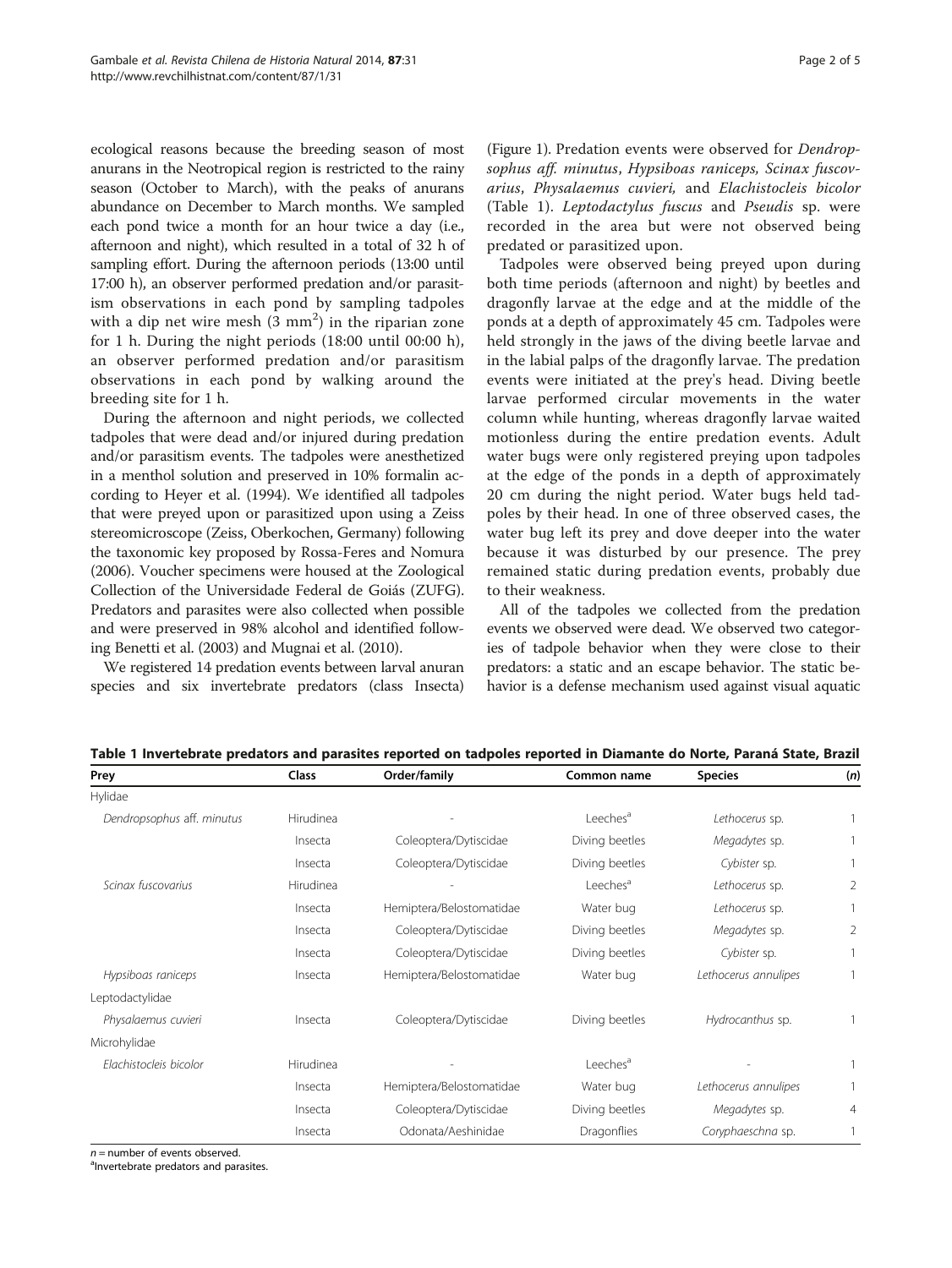<span id="page-2-0"></span>predators. Many anuran tadpole species, such as Physalaemus marmoratus (Nomura et al. [2003\)](#page-3-0), Rana sylvatica, and Rana clamitans (Fraker [2010](#page-3-0)), can decrease their activity levels in response to predators. The escape behavior is a defense mechanism whereby the predators perform some sudden movement in the aquatic environment. The possibility of escaping allows the tadpoles to reach a safe refuge, which can be enhanced by increased swimming abilities (Teplitsky et al. [2004\)](#page-4-0). Individuals can present both categories as predator avoidance mechanisms. According to Nomura et al. ([2011\)](#page-3-0), tadpoles also present antipredator mechanisms that reduce their predator's capture success. Antipredator tactics, such as cryptic behavior and unpalatability, which do not involve modifying activity, can also occur in tadpoles. Cryptic behavior occurs when tadpoles modulate their activity according to the substrate coloration (e.g., Physalaemus nattereri). Unpalatability allows tadpoles to maintain their activity due to the presence of toxins in their skin (e.g., Rhinella schneideri tadpoles) (Nomura et al. [2013](#page-3-0)).

Macan ([1974](#page-3-0)) reported that dysticids are commonly recorded in environments that do not have fishes, such as our study sites. However, several studies show that the main predator of tadpoles in environments that do not have fishes are dragonflies (e.g., Gascon [1992;](#page-3-0) Gonzalez et al. [2011](#page-3-0)). According to Hero et al. ([1998](#page-3-0)), tadpoles coexist with different predators. However, the different abundances of those predators in the ponds could change the effectiveness of each predator (Jara and Perotti [2010](#page-3-0)). Additionally, preys adjust their activity levels due to their predation risk. This way, intrinsic factors such as biorhythms could moderate the activity of tadpoles in response to the presence of predators (Fraker [2008\)](#page-3-0). Thus, we emphasize the need for studies to be conducted on different types of predators so that a better understanding of the relationship of invertebrate predators and tadpole assemblages can be obtained.

E. bicolor tadpoles constantly moved between the bottom and the surface of the ponds, being observed emerging repeatedly from the surface. This may be due to their nutrition (they are suspension feeders), but similar movements could also be observed in S. fuscovarius at night. Constant movements in prey can be advantageous for invertebrate predators that demonstrate a sit-andwait foraging strategy and have been identified in R. schneideri and Itapotihyla langsdorffii tadpoles (Nomura et al. [2011;](#page-3-0) Luiz et al. [2013\)](#page-3-0). However, new empirical and experimental studies are needed to assess whether E. bicolor is actually the most preyed upon tadpole species because of their constant movements.



upon a Dendropsophus aff. minutus tadpole.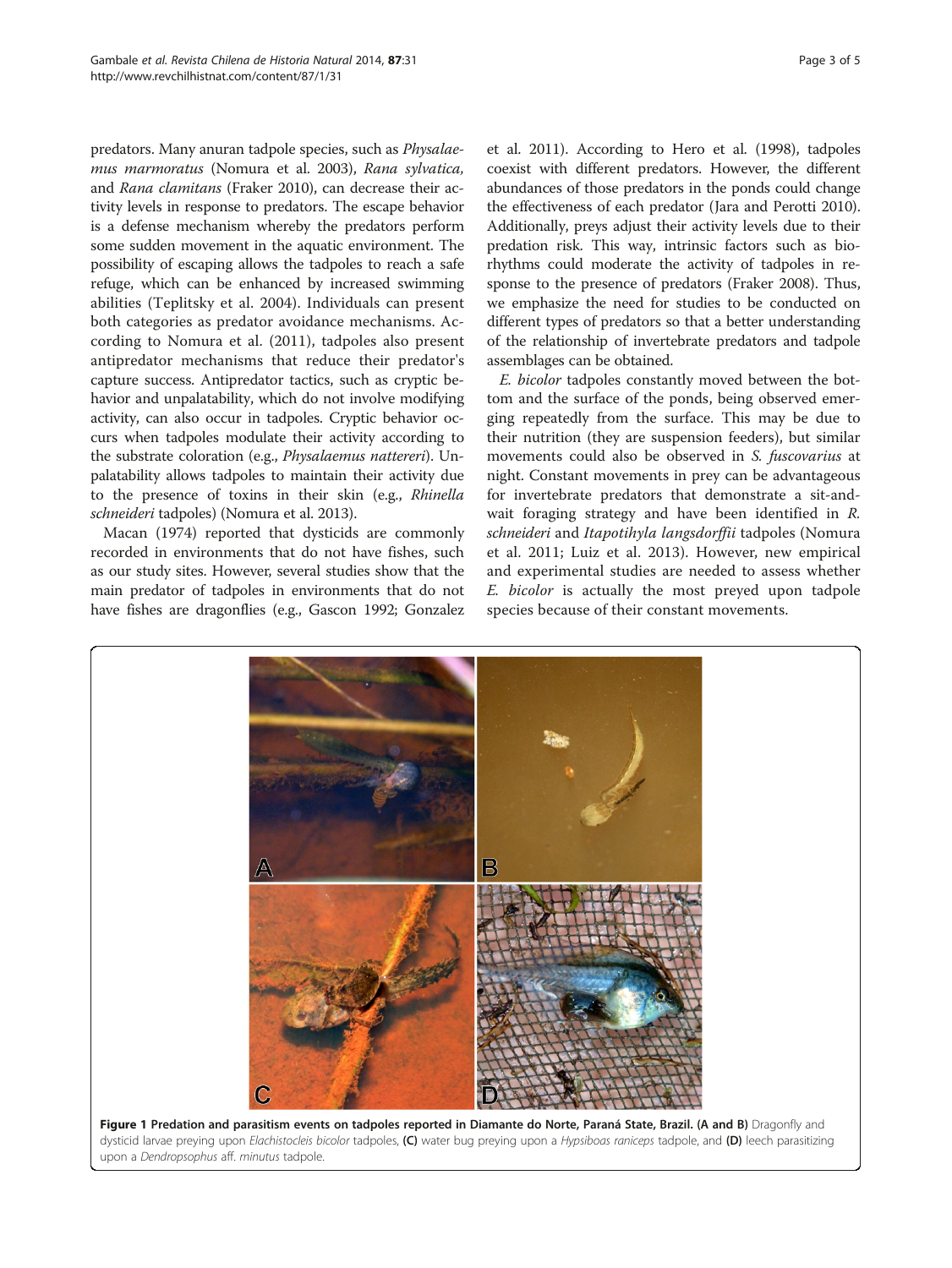<span id="page-3-0"></span>We recorded four parasitism events between two species of invertebrates and tadpoles. Parasitism events included D. aff. minutus, S. fuscovarius, and E. bicolor tadpoles (Table [1](#page-1-0)). All tadpoles were infected by a single leech (Figure [1](#page-2-0)). In all of the parasitism events we observed, tadpoles were alive when we collected them.

The behavior of other tadpoles around leeches seems to be aleatory. It is possible that they did not notice the presence of ectoparasites in the pond. Parasitized tadpoles moved normally around the pond. The ectoparasites anchored the posterior sucker on the host tadpole during the blood feeding. The anterior suckers of the leeches are used to tear the skin from the tadpole hosts. Barta and Sawyer (1990) described similar behaviors in Placobdella picta leeches feeding upon tadpoles; however, McCallum et al. (2011) suggested that this behavior could be variable.

Berven and Boltz (2001) demonstrated that Rana sylvatica tadpoles were more likely to be infected by a single leech because most ectoparasites can kill tadpoles in the long-term. Thus, the interaction of leeches and tadpoles in our study area may be apathogenic, as was recorded for the endoparasite Trypanasoma diemyctyli in newts (Gill and Mock 1986).

This is the first study showing predation and parasitism events on tadpoles by different families of invertebrates in Neotropical aquatic habitats in southern Brazil. Even simple ecological interactions, such as predation and parasitism, should be reported in more detail for tadpole assemblages because the data can help to inform future experimental designs. These interactions, even when described in isolated reports, are a starting point for understanding ecological communities and the impacts of parasites and predators on tadpole populations. Additionally, these isolated reports can help us to better understand the behavioral ecology of these organisms.

#### Competing interests

The authors declare that they have no competing interests.

#### Authors' contributions

PGG, VGB, FHO, and RMC participated in fieldwork and wrote the manuscript. RPB and RMT helped in the identification of tadpoles and parasites, respectively, and participated in the design of the manuscript. All authors approved the final manuscript.

#### Acknowledgements

We thank MGarey for the valuable suggestions on previous versions of the manuscript and RRV and AFC for the final English revision. The Caiuá Ecological Station and Nupélia provided logistical support during fieldwork. RPB, RMT, and FHO are grateful to CNPq for a fellowship. PGG, VGB, and RMC are grateful to CAPES for fellowships. Instituto Chico Mendes de Conservação da Biobiversidade (ICMBio/RAN) and Instituto Ambiental do Paraná (IAP) provided collecting permits (ICMBIO/RAN # 25916-1 and IAP # 278/10).

#### Author details

<sup>1</sup>Universidade Estadual de Maringá, Programa de Pós-Graduação em Ecologia de Ambientes Aquáticos Continentais - Bloco G-90, Av. Colombo, 5790, CEP 87020-900 Maringá, PR Brazil. <sup>2</sup>Universidade Estadual de Maringá, Nupélia -Núcleo de Pesquisas em Limnologia, Ictiologia e Aqüicultura, Laboratório de

Ictioparasitologia, Maringá, Paraná, Brazil. <sup>3</sup>Universidade Federal de Goiás, Departamento de Ecologia/Instituto de Ciências Biológicas, Caixa Postal 131, CEP 74001-970 Goiânia, GO, Brazil.

#### Received: 24 July 2014 Accepted: 17 November 2014 Published: 31 December 2014

#### References

- Barta JR, Sawyer RT (1990) Definition of a new genus of glossiphoniid leech and a redescription of the type species, Clepsine picta Verrill, 1872. Can J Zool 68:1951–1955
- Begon M, Townsend CR, Harper JL (2007) Ecologia: De indivíduos a ecossistemas. Artmed, Porto Alegre, Brazil
- Benetti CJ, Cueto JAR, Fiorentin GL (2003) Gêneros de Hydradephaga (Coleoptera: Dytiscidae, Gyrinidae, Haliplidae, Noteridae) citados para o Brasil, com chaves para identificação. Biota Neotrop 3:1–20
- Berven KA, Boltz RS (2001) Interactive effects of leech (Desserobdella picta) infection on wood frog (Rana sylvatica) tadpole fitness traits. Copeia 2001:907–915
- Borges-Júnior VNT, Rocha CFD (2013) Tropical tadpole assemblages: which factors affect their structure and distribution? Oecologia Australis 17:27–38
- Fraker ME (2008) The influence of the circadian rhythm of green frog (Rana clamitans) tadpoles on their antipredator behavior and the strength of the nonlethal effects of predators. Am Nat 171:545–552
- Fraker ME (2010) Risk perception and anti-predator behavior of wood frog (Rana sylvatica) tadpoles: a comparison with green frog (Rana clamitans) tadpoles. J Herpetol 44:390–398
- Gascon C (1992) Aquatic predators and tadpole prey in central Amazonia: field data and experimental manipulations. Ecology 73:971–980
- Gill DE, Mock DA (1986) Ecological and evolutionary dynamics of parasites: the case of Trypanosoma diemyctyli in the red-spotted newt Notophthalmus viridescens. In: Rollinson D, Anderson RM (eds) Ecology and genetics of host-parasite interactions. Academic Press, London
- Gonzalez SC, Touchon JC, Vonesh JR (2011) Interactions between competition and predation shape early growth and survival of two neotropical Hylid tadpoles. Biotropica 43:633–639
- Hammond JI, Luttbeg B, Sih A (2007) Predator and prey space use: dragonflies and tadpoles in an interactive game. Ecology 88:1525–1535
- Hero JM, Gascon C, Magnusson WE (1998) Direct and indirect effects of predation on tadpole community structure in the Amazon rain forest. Aust J Ecol 23:474–482
- Heyer WR, Donnelly MA, McDiarmid RW, Hayek LC, Foster MS (1994) Measuring and monitoring biological diversity, Standard methods for Amphibians. Smithsonian Institution Press, Washington
- Jara FG, Perotti MG (2010) Risk of predation and behavioral response in three anuran species: influence of tadpole size and predator type. Hydrobiologia 644:313–324
- Luiz AM, Pires TA, Dimitrov V, Sawaya RJ (2013) Predation on tadpole of Itapotihyla langsdorffii (Anura: Hylidae) by the semi-aquatic spider Thaumasia sp. (Araneae: Pisauridae) in the Atlantic Forest, southeastern Brazil. Herpetol Notes 6:451–452
- Macan TT (1974) Freshwater Ecology. Longman, London
- McCallum ML, Moser WE, Wheeler BA, Trauth SE (2011) Amphibian infestation and host size preference by the leech Placobdella picta (Verrill, 1872) (Hirudinida: Rhynchobdellida: Glossiphoniidae) from the Eastern Ozarks, USA. Herpetol Notes 4:147–151
- McDiarmid RW, Altig R (1999) Tadpoles the biology of anuran larvae. University of Chicago, Illinois
- Morin PJ (1983) Predation, competition, and the composition of larval anuran guilds. Ecol Monogr 53:119–138
- Mugnai R, Nessimian JL, Baptista DF (2010) Manual de identificação de Macroinvertebrados aquáticos do Estado do Rio de Janeiro. Technical Books Editora, Rio de Janeiro, Brazil
- Nomura F, Rossa-Feres DC, do Prado VHM (2003) The tadpole of Physalaemus fuscomaculatus (Anura: Leptodactylidae), with a description of internal oral morphology. Zootaxa 370:1–8
- Nomura F, do Prado VHM, da Silva FR, Borges RE, Dias NYN, Rossa-Feres DC (2011) Are you experienced? Predator type and predator experience trade-offs in relation to tadpole mortality rates. J Zool 284:144–150
- Nomura F, De Marco P, Carvalho AFA, Rossa-Feres DC (2013) Does background colouration affect the behaviour of tadpoles? An experimental approach with an odonate predator. Ethol Ecol Evol 25(2):185–189